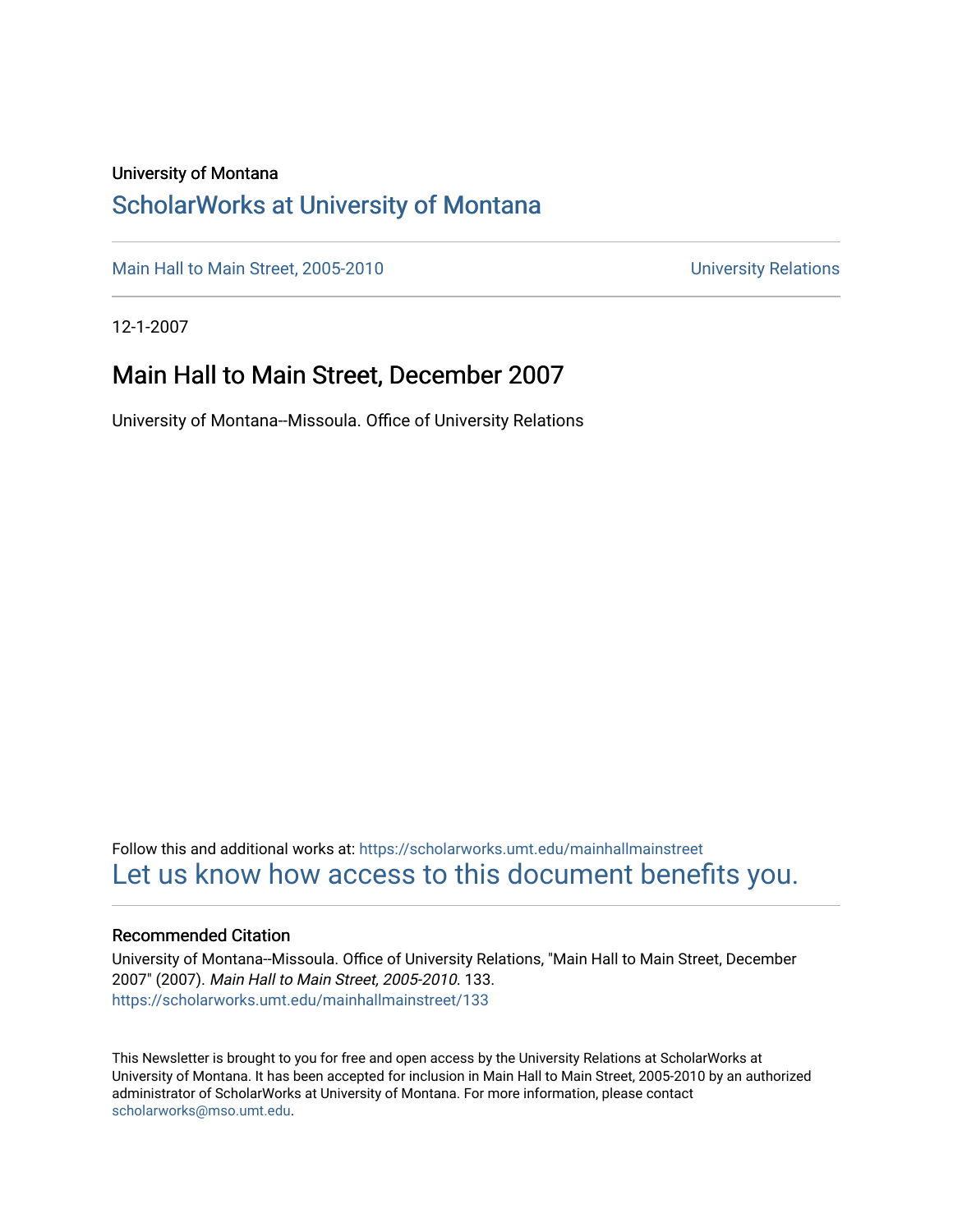

**Connecting Campus and Community**

# **Faculty members collaborate to create book on Tajikistan**

The UM faculty members have and<br>collaborated to publish a book about his<br>little-known country, Tajikistan, a former est. Three UM faculty members have collaborated to publish a book about republic of the Soviet Union.

"Tajikistan: Pearl of Central Asia" is the third book published by The University of Montana Press in the last few years. Mehrdad Kia, associate provost for International Programs at UM; Ardi Kia, assistant professor of Central and Southwest Asian Studies; and Rick Graetz, geography adjunct professor, along with his wife, Susie, contributed to the book.

The Graetzes are well-known for their photography, and "Tajikistan" features rich and vibrant views of the country's diverse and often stunning landscape, along with faces of its legendarily friendly people.

Written to introduce the reader to the country, the book is both a coffee table travel primer and textbook. The authors plan to use it in their classes.

Tajikistan's civilization can be traced back 4,000 years, and it has produced many great artists and scientists, including the poet Rudaki and scientist Ibn Sina, said Mehrdad Kia.

In his chapter, Kia provides a short

historical overview of the long and rich history of Tajikistan, starting with the establishment of the Persian Achaemenid Empire by Cyrus the Great more than 2,500 years ago.

Ardi Kia delves into the country's arts and culture from ancient times to the ninth



century AD, the beginning of the golden age of the Tajik/Persian civilization. He said the idea of the book was "to show the world a place few people know about — the Pamirs, the world's second highest

mountain range, wild rivers, ancient buildings and historical sites – and the incredible, hard-working, welcoming people who fit into this diverse landscape."

Ardi Kia talked of standing where the ancient city of Panjakent once stood, in a valley that was the nerve center and financial headquarters for the Silk

Road. "It wasn't difficult to imagine the excitement of caravans burdened with fragrant spices and exotic goods from distant lands arriving into the boisterous and multilingual noise of the marketplace," he said.

Susie and Rick Graetz provide a geographical overview of the country, introducing the reader to various regions and the mountain ranges that dominate its landscape.

"I believe geography and history should be married," Rick Graetz said. "You don't divorce time and space. You need to understand them together."

The couple spent three weeks traveling the countryside on ancient trade routes. They found people still herding yaks and goats and maintaining lifestyles similar to how their countrymen lived 1,000 years ago.

The UM Press is looking to shine a light on several Central Asian countries that have existed in isolation for decades. 'Tajikistan" is the first in a four-book series, which eventually will include books on Kyrgyzstan, Georgia and the famed Silk Road, all planned as a continued collaboration of the authors. £»

## **Large-mammal specialist fills Boone and Crockett Chair**

A in accomplished educator and scientist who studies elk.<br>bighorn sheep and other large mammals has been hired to<br>the prestigious Boone and Crockett Chair at UM. n accomplished educator and scientist who studies elk, fill the prestigious Boone and Crockett Chair at UM.

Paul Krausman comes from the University of Arizona, where he worked in wildlife research and taught almost continuously from 1978 to 2007. During that period he also served part time as a visiting professor at the Wildlife Institute of India.

"We are thrilled to have a wildlife biologist of Paul's stature join us at UM," said Dan Pletscher, director of UM's Wildlife Biology Program. "Endowed chairs — a partnership between private entities and the University – help us attract the best and brightest faculty members to UM."

The Boone and Crockett Club established its endowed chair in wildlife biology at UM in 1992 to teach classes and conduct research at the Missoula campus and the club's 6,000-acre Theodore Roosevelt Memorial Ranch near Dupuyer. Funding a matching endowment to support graduate students of the Boone and Crockett Chair is a priority of UM's ongoing "Invest in Discovery" campaign coordinated by the UM Foundation.

Krausman is the third person to hold the endowed chair. The first was Hal Salwasser, a former U.S. Forest Service scientist

now serving as dean of Oregon State University's College of Forestry and director of OSU's Forest Research Laboratory. The second was Jack Ward Thomas, the former chief of the U.S. Forest Service who retired from the Boone and Crockett Chair in December 2005.

Krausman earned his wildlife science doctorate from the University of Idaho in 1976. He also worked at Aeromedical Research Laboratory in Alamogordo, N.M.; Environmental Systems at Brooks Air Force Base in Texas; the Welder Wildlife Foundation; and Auburn University before joining the University ofArizona in 1978.

He has won a slew of educational and research awards over the years, including the prestigious Aldo Leopold Award and Medal from The Wildlife Society in 2006 for "distinguished service to wildlife conservation." His major areas of study are large-mammal ecology, conservation and management, as well as habitat evaluation, international wildlife management and wildlife education.

Pletscher said UM still is fundraising to support the graduate students and research of the endowed chair. Those wishing to contribute should call Pletscher at 406-243-6364 or Lisa Lenard, UM Foundation development officer, at  $406-243-5533$ .